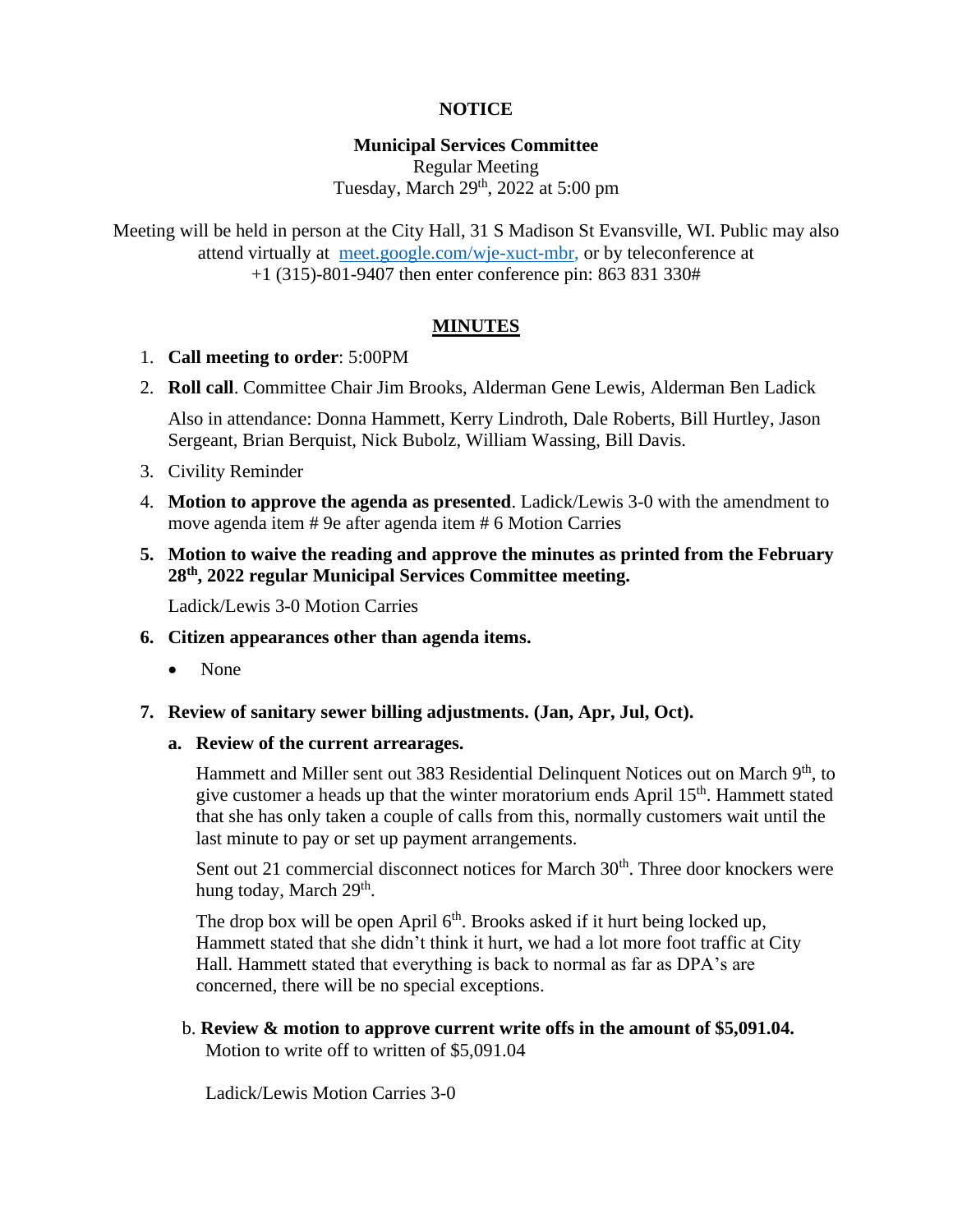#### **c. Moratorium ends April 15th .**

#### **d. Director's Report**

#### **a. Parks and Recreation Report**

The ads for summer help went into the paper Park will be open April 4, 2022.

The capstone to finish the duck pond was delivered last week. The work on that will start when it dries up. The graffiti removal has started, so far, it's working well.

# **b. AMI Project (Placeholder)**

Still waiting for communication modules, Kaukauna is ahead of us and they were to get them a month ago and still do not have them, so we are still waiting.

### **(1) Current AMI count remaining- Elec: 0 Water: 222**

# **c. Lake Leota Dam Repair Update (Placeholder)**

Had 2 bids come in for the project, Renly recommended 1 bid with alternate, Highway Landscapers totaling \$257,340.00. This is pending DNR approval.

- i. **Motion to recommend to Common Council the approval of the Lake Leota Dam project, pending DNR approval**. Base Bid, Alternate 1, Motion Ladick/Lewis 3-0 Motion Carries
- **d.** APPA Safety Award of Excellence 1<sup>st</sup> place in group B (2<sup>nd</sup> year in a **row**) we sent our crew picture and city logo, should be getting the award in the mail.
	- **i. Award will be announced at the APPA Engineering & Operations Conference in Austin, TX**

# **e. UTL Substation Transformer Update / Photos** Ice on the wires that caused a surge of power and hit the H1 bushing and exploded.

- **f.** M**otion to recommend to Common Council to approve the customer transfer agreement with Alliant Energy.** There is one customer that is at the end of Yarwood Rd, Alliant wants to give us that customer, and Alliant will pay for all of our work. Motion Lewis/Ladick 3-0 Motion Carries
- **g. Motion to recommend to Common Council approval to petition the PSC for the transfer of a customer to Evansville Water & Light from Wisconsin Power & Light.**

Ladick/Brooks 3-0 Motion Carries

#### **e. City Engineer Report**

**a. Sub-division / Development Update**

Settlers Grove has worked towards a plan, Renly and Berquist have to approve the plan for all of Porter Rd to the west edge of Porter Rd and Settlers Grove, and this will be done in two phases. Berquist stated that first phase there will be a pre-construction meeting set up. They are still going to want to do the ease cap where the sidewalk ends to about 100 feet of the bridge, this will require the road to be closed. This will meet Westfield Meadows.

# **b. Inflow and Infiltration Study (Placeholder)**

Still waiting for it to rain enough, keep coming up short.